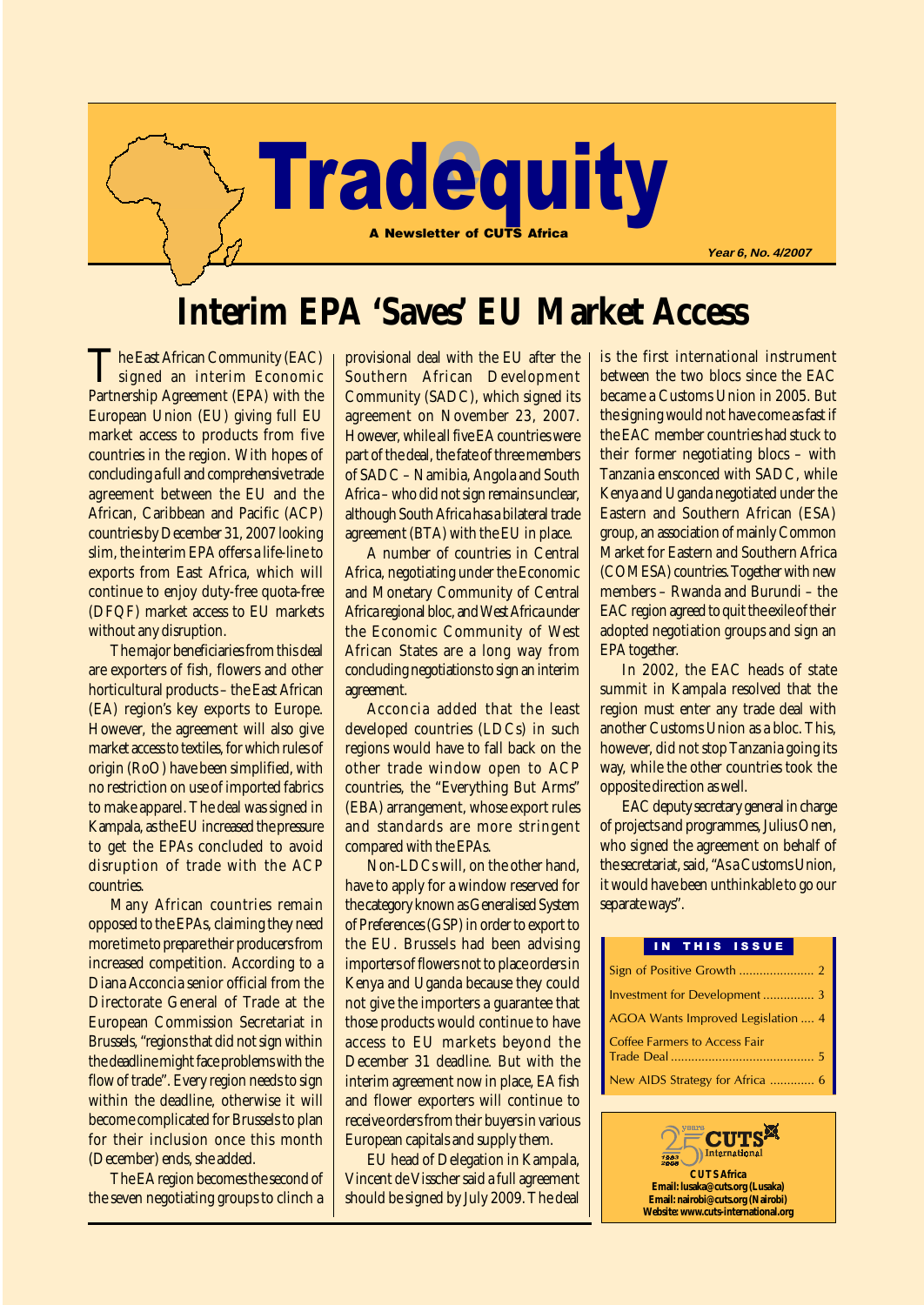#### **Economics and Development**

## **Sign of Positive Growth**

Several African economies are now showing signs of the positive growth needed to<br>end decades of poverty, poor growth and stagnation in the continent. African<br>entries had accorded strength potential between 1005,0005 numeri countries had recorded strong growth between 1995-2005 reversing the trend of collapse and stagnation from 1975-1995.



The performance of the countries varied from 30.8 percent in Equatorial Guinea, to -2.2 percent in politically-troubled Zimbabwe. However, Zimbabwe was the only country to post negative growth while nine countries posted growth rate close to or above the 7 percent threshold needed for sustained poverty reduction.

John Page, The World Bank's Chief Economist for Africa said since 1995 Africa had improved macro-economic management and economic policies which allowed African economies to move from

having twice as many growth accelerations as growth collapses over the last 30 years. Africa's ability to maintain growth would be critical in its bid to meet the UN Millennium Development Goals (MDGs) on poverty and health. Despite their wealth in natural resources, several African countries have failed to lift their people out of poverty.

*(BD, 15.11.07)*

#### **Low Resources Allocation**

Key growth sectors in Africa are suffering from low allocation of resources by Finance and Planning Ministers who unilaterally decide where to channel funds. Though the agricultural sectors contribution to the gross domestic product (GDP) has risen steadily in the past decade, allocation of public funds to support its activities has been on a slump, raising concern over commitment to raising production and productivity.

According to a report of UNs Food and Agricultural Organisation (FAO) entitled, 'Financing of Agriculture: Issues, Constraints and Perspectives', a percentage of total public expenditure, agriculture has seen a substantial decline, from 11.3 percent in 1980 to 6.7 percent in 2002. This is in contrast to expenditures in education and health which has increased in all the regions.

Findings show that in many developing countries, the development budget is largely funded from external sources, and the recurrent budget best supports wages, salaries and the basic operating expenditures of governments.

The situation has further been worsened by governments attempting to increase domestic resources for public expenditure by broadening the tax base. This adversely affects agriculture especially in countries where the sector plays a large role in the economy.

Analysts at FAO say the sloppy funding towards agriculture is mainly triggered by excessive and unilateral decision-making powers by Planning and Finance ministers in developing nations. *(BD, 21.11.07)*

#### **Rural Connectivity Initiative**

The project known as the Commonwealth African Rural Connectivity Initiative (COMARCI) is designed to identify and assist to connect rural communities in 18 commonwealth countries on a pilot basis.

Uganda's Information and Communication Technology (ICT) Minister Ham Mulira said that the project was launched by the ministers of foreign affairs from Commonwealth countries. Mulira said COMARCI would chat out ways of how best to take new technologies like computers, internet and telephones to Africa's rural populations who have been technologically marginalised.

"Most people in the rural Africa never get to enjoy the benefits of ICTs, therefore COMARCI will have a positive impact on them and ensure that the majority of the people in the Commonwealth have access to ICTs because their importance in the development needs of the communities", Mulira said.

The project will help to achieve the majority of its MDGs by addressing the special challenges posed by poverty, illiteracy and marginalisation of rural populations. It is expected to cost US\$1.2mn of which Malta has already donated US\$500,000.

*(EABW, 02.12.01)*

#### **Conflicting Reports**

The World Bank latest African Development Indicators report and Southern African Institute of Race Relations (SAIRR) economic survey released provide simultaneously optimistic and unsettling reading.

The World Bank contends that Africa's economic outlook is improving, with the continents economic growth averaging 5.4 percent, which matches global rates.

The report looked at over 1,000 indicators, ranging from governance to private-sector development to the environment. The report is buoyant about Africa's future arguing that this trend will 'put dent on the regions high poverty rate and attract global investment'.

The SAIRR survey, on the other hand, shows that poverty in South Africa has grown even with country's remarkable economic growth, which has consistently averaged more than five percent annually. The survey reveals that poverty has in fact increased both in absolute numbers and proportionally in South Africa.

*(BD, 19.11.07)*

#### **Growth Hinges on Infrastructure**

The International Monetary Fund (IMF) has said Uganda's continued good economic performance hinges on improving the country's infrastructure, access to education and health care. It said Uganda's landlocked status, inadequate road and railway infrastructure and insufficient supply of electricity drive up production cost and undermines competitiveness.

It said Uganda also faces a shortage of technical skills to support growing economy. The IMF says in the next few years, the Government will have to spend a half percent of the GDP annually to subsidise electricity generation.

It said further that expansion of the fiscal space in Uganda will be possible once the electricity crisis is resolved and the shares of service and manufacturing sectors in GDP rise. *(BD, 12.12.07)*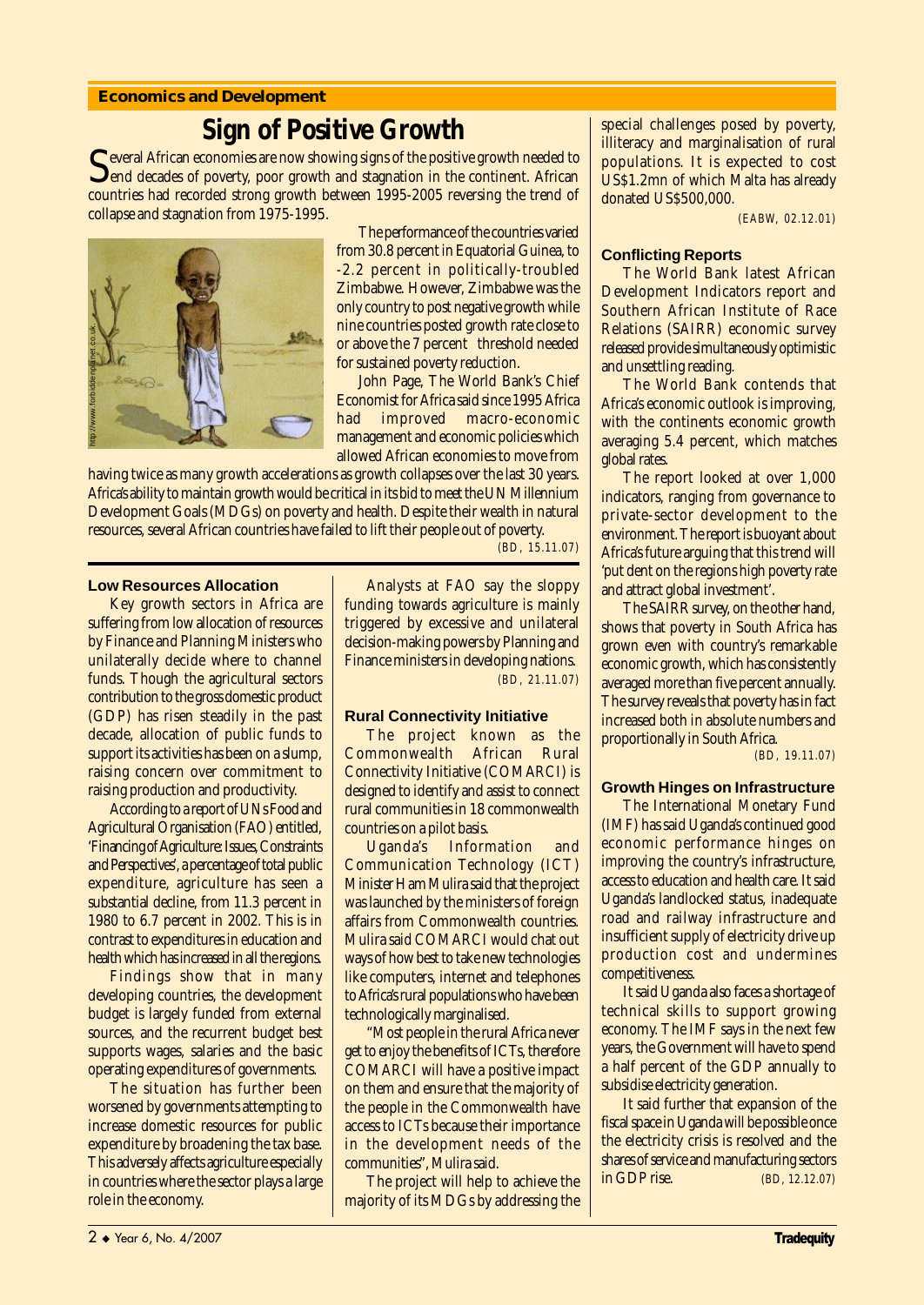#### **Economics and Development**

#### **AfT Can Spur Economic Growth**

There is abundant evidence from Asia that trade can promote growth and development and help lift countries out of poverty. By enabling better use of trading opportunities and facilitating trade flows, aid for trade (AfT) has great potential for accelerating growth in Africa, which is not yet taking full advantage of unilateral and negotiated trade liberalisation.

At the same time, there has to be coherence in objectives and across sectors with clear priority given to using AfT to promote the desired goal of regional integration in Africa . There is, for instance, a wide range of trade-related challenges facing Africa including the integration of trade into national development strategies.

AfT should also help to create a good business environment; and to help countries to meet adjustment costs of trade liberalisation. The challenge, therefore, is to see how best AfT can be mobilised to meet all these diverse needs. It is worth restating that AfT should not stand alone but complement national and regional efforts. It should be used to fill the gap between the available domestic resources and needs in the trade sector.

AfT can also be used to overcome the limitations of Africa's small, fragmented economies and thereby help the process of regional integration. Since increased trade can help the process through the provision of regional infrastructure and trade facilitation measure that will ease existing constraint on intra-Africa trade**.** *(BD, 12.11.07)*

#### **FDI Doubles in Africa**

The Foreign Direct Investment (FDI) into Africa has doubled between 2004 and 2006 to a record of US\$36bn, spurred by the search for primary resources and increased profits.

The rising demand, especially from Asia, for oil, gas, and metals has led to an investment boom in mineral exploration and extraction, contributing largely for the increases in FDI in many mineral-rich countries in Africa according to the UNCTAD World Investment Report 2007: Transnational Corporations, Extractive Industries and Development'.

The report notes that despite the huge inflows, Africa still lags behind other regions. The report argues that commodity boom should provide opportunities for development and poverty alleviation in mineral-exporting countries.

The quality of governance, specific government policies and institutions of the host country are critical in ensuring sustainable development gains from resource extraction, with or without transnational torporations' involvement, the report recommends.

Governments need a clear vision and strategy to ensure that oil and other mineral resources are used in a transparent and equitable manner to contribute to sustainable development. They also need to strengthen their abilities and capacities for designing and implementing appropriate policies. *(Afrol News, 23.10.07)*

#### **Decentralisation on Demand**

Africans face debilitating poverty across the entire continent. A number of strategies have been put forward to address the problem, mostly involving large amounts of foreign aid.

Decentralisation is demanded by African governments not only to meet International Monitory Fund (IMF) and World Bank requirements for aid, but also to help the countries develop.

Sylvie Debomy, World Bank Official agrees with this view but believes that the major challenge is to make cities function better, thereby creating an enabling environment for trade and economic activities.

With a handful of programmes aimed at combating poverty in the region, the Rwandan Government has recognised that it should move along with improved governance and urbanisation.

"Investments in primary infrastructure are still a necessity. Yet, at the same time, targeted poverty programmes through neighbourhood upgrading and income generation activities are needed", Debomy explained. *(TNT, 22.10.07)*

#### **France Telecom for Africa**

France Telecom, owner of the Orange telephone and internet brand, is expected to tell investors that it intends to double the number of its subscribers in Africa to 50 million by 2010.

"Africa is to France Telecom what South America is to Telefónica," Didier Lombard, France Telecom chairman and chief executive declared.

The French group, which is partly state-owned, currently controls or has a minority stake in telecoms operators in 13 African countries including Ivory Coast and Senegal.

At the end of September 2007, 2.8 percent of France Telecom's turnover was from Africa, up from 1.6 percent in 2002. France Telecom is expected to predict a rapid doubling in African subscriber numbers during an investor day.

According to an analysis by Gartner, based on subscriber numbers in 2006, South Africa's France Telecom shares have risen in value by 24 percent so far in 2007, helped by better-than-expected third-quarter results.

*(FT, 02.12.07)*

### **Investment for Development**

The latest World Development Report<br>calls for greater<br>investment

www.imagezoo.com

investment in agriculture in developing countries and warns that the sector must be placed at the centre of the development

agenda if the goals of halving extreme poverty and hunger by 2015 are to be realised.

The report entitled 'Agriculture for Development', says the agricultural and rural sectors have suffered from neglect and underinvestment over the past 20 years. While 75 percent of the world's poor live in rural areas, a mere four percent of official development assistance goes to agriculture

in developing countries. In sub-Saharan Africa (SSA), a region heavily reliant on agriculture for overall growth, public spending for farming is also only four percent of total government spending and the sector is still taxed at relatively high levels.

The World Bank Group is advocating a new 'agriculture for development' agenda. According to the WDR, for the poorest people, GDP growth originating in agriculture is about four times more effective in reducing poverty than GDP growth originating outside the sector.

*(EAS, 23.10.07)*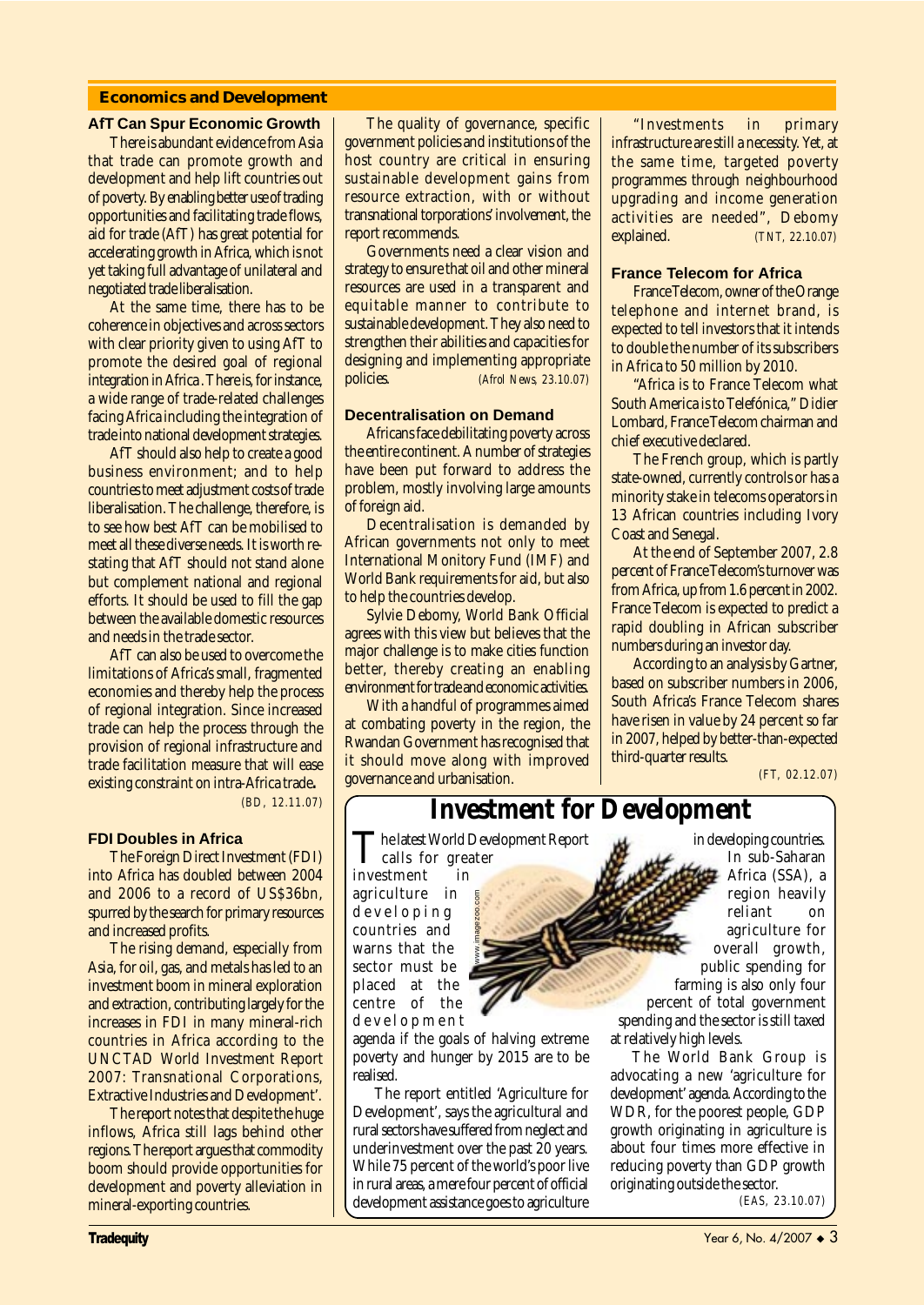#### **Regional News Round-up**

#### **Tough Terms on Sugar**

COMESA trading block has told Kenya that it must privatise its sugar industries. This was the part of the conditions that the trading bloc issued before Kenya was granted a four-year safeguard extension against duty free imports.

"The ministers also demanded that the Government grants the necessary approval for privatisation of all remaining publiclyowned sugar mills within the first 12 months of the safeguard extension", David Nalo, Permanent Secretary in the Ministry of Trade and Industry said.

COMESA extended the safe guard to 2012 on condition that Kenya meets the new requirements. The extension will allow the conclusion of review of sugar sub-sector by the COMESA secretariat. Kenya must also change the cane pricing formula from the one based on cane weight to sucrose content*. (TS, 30.11.07)*

#### **EC Lobbies over EPAs**

The EU Counselor of Economic Affairs, Douglas Carpenter said that the EC was fully committed to taking the EPAs' process to its conclusion. According to Carpenter, the current arrangements are not compliant with the World Trade Organisation (WTO) rules, and therefore, constantly risk protracted disputes in the WTO.

He said market access agreements are important because investors respond negatively to lack of certainty, which normally translates into low investments. He said EPA process will not end with the signatures of market access agreements but will continue with the intensive discussions on the supply-side constraints, such as transport and energy; trade-related issues, such as investment and services which are crucial to growth and development.

The EC has increased the 10<sup>th</sup> European Development Fund (EDF) by a third compared to the ninth EDF. The EC also focuses on addressing capacitybuilding, fiscal loses, trade facilitation and infrastructure, among other things.

In 2008, the EC will launch its largest programme to support growth and traderelated issues in Tanzania as part of the total budget for Tanzania under the 10<sup>th</sup> EDF (2008-2013) of over US\$900bn. Around 90 percent of the programme will be dedicated to macroeconomic aid, transport sector and trade and agriculture focal area aimed at pro-poor growth.

*(EABW, 19.11.07)*

#### **Towards a Duty Free Regime**

The establishment of Free Trade Area (FTA) by the SADC has moved a step closer to reality after an Audit Study showed that it was viable. The study was conducted by Ministerial Task Force meeting in Gaborone to accelerate and finalise the negotiations on the outstanding issues on the FTA.

The study gives actions needed to support member states that are lagging behind in implementing the tariff regime required. Dr Salomao said he was confident that all outstanding issues will be resolved before the launch of the SADC FTA. It is expected that launch of SADC FTA will enhance trade in the community.

The Regional Indicative Strategic Development Plan specifically calls for the establishment of the SADC FTA by 2008; a Customs Union by 2010; a Common Market by 2015; a Monetary Union by 2016; and a Single Currency by 2018.

However, as SADC moves closer to the FTA, experts caution that the region should iron out misgivings by some members, particularly those in the Southern Africa Customs Union (SACU), from which it derives a great deal of revenue. *(EA, 05.11.07)*

#### **Cable to Connect Africa**

Information and Communication Technology (ICT) ministers from ESA have endorsed a US\$2b broadband cable project to connect Africa, and called for its speedy implementation.

With a capacity of 3.84 Terrabits/sec, the 50,000 km undersea and terrestrial cable is designed to provide telecommunications connectivity to Africa and connect the continent to the Americas, India and Europe.

The completion of the project will greatly contribute to reduction of telecommunications costs that have been a hindrance to doing business in Africa.

Matsepe-Casaburri, South African Communications Minister said that the New Partnership for Africa's Development (NEPAD) cable would be owned by majority African and advised that the best initiatives for Africa were those that were not only geared towards making profits but also putting Africa's development concerns under consideration.

The collaboration on the construction of a high capacity submarine cable system initiative to connect Africa to the rest of the world is coordinated by the NEPAD e-African Commission.

*(EABW, 22.10.07)*

## **AGOA Wants Improved Legislation**

Governments and the civil society organisations (CSOs) from Africa have<br>resolved to push for better trade legislation under the African Growth and Opportunity Act (AGOA) trade initiative in 2008.

The AGOA Action Committee laid out strategies aimed at revitalising the push for new African trade legislation and includes government representatives, NGOs, local and international trade associations from SSA countries.

The meeting aimed at reviewing the congressional agenda for Africa in 2008 and to discuss the opportunities to strengthen AGOA and advance improved legislation.

"AGOA needs continued advocacy to remain effective for Africa...this

Committee needs to mobilise its various constituencies to contribute innovative ideas on how to improve AGOA and go beyond it, to address barriers to development in Africa," Rosa Whitaker, the president of the Whitaker Group said. *(EABW, 12.18.07)*

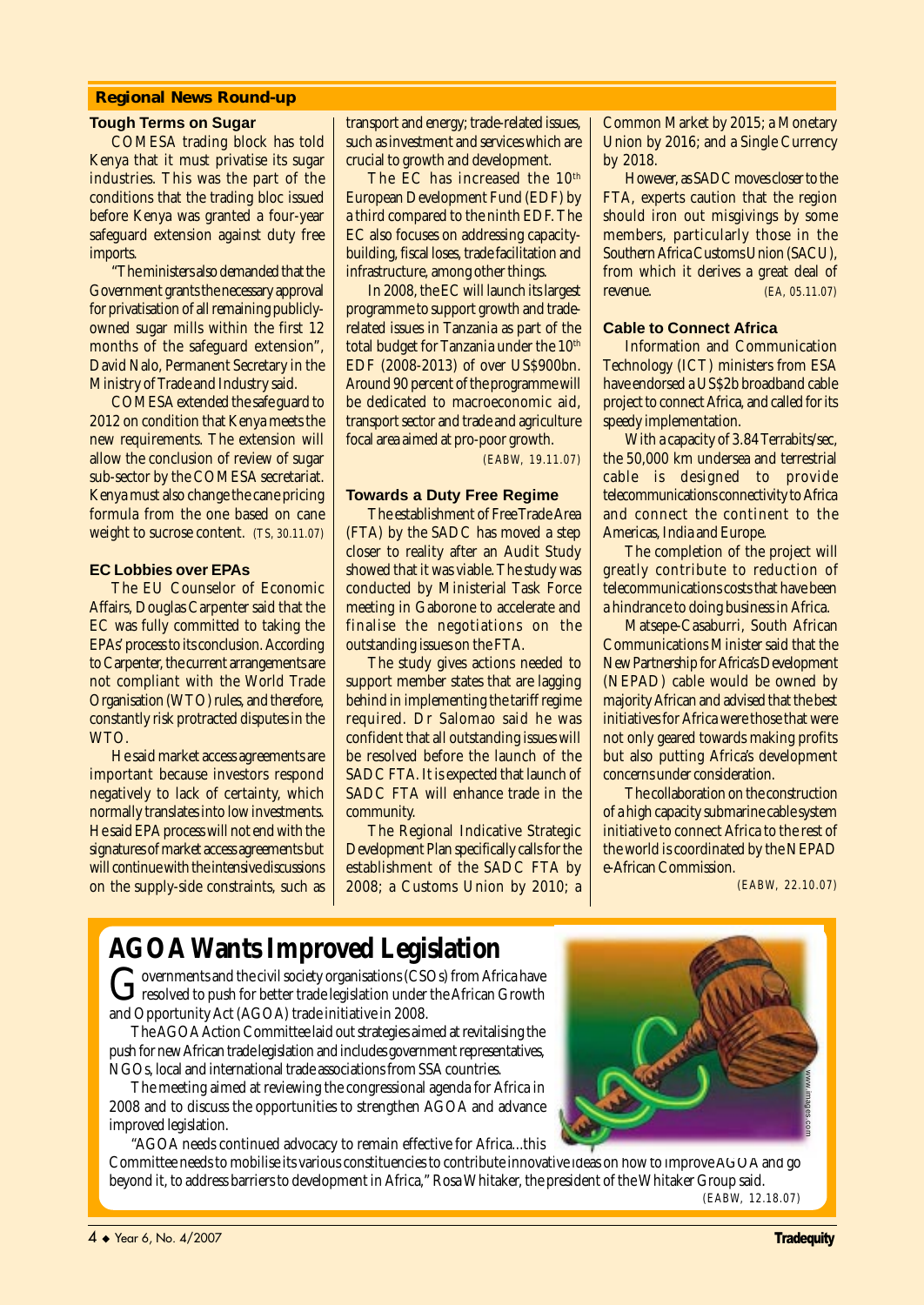#### **News on Trade**

### **Coffee Farmers to Access Fair Trade Deal**

**S** mall scale coffee farmers now<br>have a window to sell coffee directly to the US under the 'ethically produced' label. Buyers advocating for Fair Trade agricultural practices in developing countries are competing for such flavour, offering a premium for every kg sold through the stores managed by the Flavia, the pioneers of single-serve, brew-by-pack beverage systems.



The coffee is mainly sourced from Ndumberi cooperative society that was recently certified as 'Fair Trade' centre and is dubbed the 'Kenyan Dawn'. Efforts like Flavia's are part of a

#### **EU-EAC Trade Deal**

The EAC and the EU have signed a temporary trade agreement. The parties that met in Kampala, Uganda also resolved to finalise the ongoing EPAs negotiations by July 2009.

The European Community and the EAC partner states: Burundi, Kenya, Rwanda, Tanzania and Uganda had concluded the negotiations of a framework agreement.

The agreement will guarantee DFQF market access to the EU market exports except sugar and rice whose trading arrangement is still under discussion.

The parties agreed that in order to ensure that the agreement complies the parties' commitments in the WTO, the EAC States would gradually open their markets to goods from the EU over a period of 25 years.

The agreement also calls for the simplification of RoO for apparel products that will allow clothing companies established in the EAC to source fabrics from all over the world and export their products to the EU free of duty and quota restrictions.

The EU also committed to provide additional resources required for development under the 10<sup>th</sup> European Development Fund (EDF), regional indicative programme, AfT and the EU budget. *(TS, 28.11.07)*

#### **Helping Textile Sector**

Kenya's struggling textile industry is one of the major beneficiaries of an interim trade deal that the EAC member states reached with the EU in Brussels. The agreement gives locally manufactured clothes access to Europe broadening the export market that has been mainly restricted to the US under AGOA.

"This agreement not only boosts ongoing effort to revive the textile industry but also opens up the region to foreign direct investment (FDI) from Europe into the sub-sector", Trade and Industry Permanent Secretary David Nalo said.

European investment is expected to come in the form of new technology needed to move the sub-sector beyond cotton growing into value addition. Kenya's textile exports to the EU have over the years been hampered by strenuous RoO leaving the players in the sector scrambling for the opportunities in the<br>American market. (*BD, 19.11.07*) American market. *(BD, 19.11.07)*

#### **Ban on Precious Stones Trade**

The Mozambican Government has, with immediate effect, banned trade in precious stones after it was discovered that a large number of illegal foreigners were dedicating to buying the stones.

Recent discoveries of tourmalines and rubelite in the central rural district of Barue had resulted in a rush by locals to dig for the stones and then sell them to the buyers who were not registered.

Illegal dealers from the Democratic Republic of Congo, Tanzania, Senegal and other countries descended in the district. Manica provincial governor, Mauricio Vieira, said that the ban was imposed to discourage the illegal selling of precious minerals. Mozambicans clearly had no idea of the worth of tourmalines and accepted a pittance for their back-breaking work extracting the stones, said Viera.

new campaign meant to boost Kenyan farmer's earnings.

Zack Gakunju, chairman for the Kenya Coffee Growers Association, says most of Kenya's produce qualifies for various types of international certifications. "We are encouraging farmers to produce high quality coffee through scientific and natural method", he said. Kenya Coffee Growers Association,<br>
says most of Kenya's produce qualifies<br>
for various types of international<br>
ertifications. "We are encouraging<br>
farmers to produce high quality<br>
coffee through scientific and natural<br>
met

In 2006, Fair Trade Labelling Organisation estimates that Fair Trade coffee sales provided an

estimated Kenyan Shilling 3.9bn (US\$0.058bn) more to fair trade certified coffee cooperatives than selling their products

> Deposits of tourmalines and rubelite were recently discovered in the Barue district which is near the border with Zimbabwe - where a diamond rush this year also resulted after discoveries of diamond deposits.

*(Independent Online, 10.12.07)*

#### **NHPC Eyes Projects in Congo**

The National Hydroelectric Power Corporation (NHPC) of India is in talks with the governments of Ethiopia and Congo for setting up projects in Africa. The company is expected to take the joint venture route for its overseas expansion plans.

"We had discussions with the official representatives of the two countries in the presence of the power ministry officials and expect to strike some deals soon", said NHPC Chairman and Managing Director SK Garg.

The hydro power major has the mandate to offload 24 percent stake, but would offer only 10 percent in the first tranche. Subsequently, it would offload the remaining stake through follow-on public offers.

The company is also bullish about the inclusion of Information Technology for better utilisation of resources and has tied up with the global enterprise application service firm Industrial and Financial Systems (IFS) for the implementation of the enterprise resource planning (ERP) application.

With the implementation of ERP, all the 40 centres of the company across the country would be inter-connected. This would, in turn, help in effective implementation of projects. *(ET, 23.11.07)*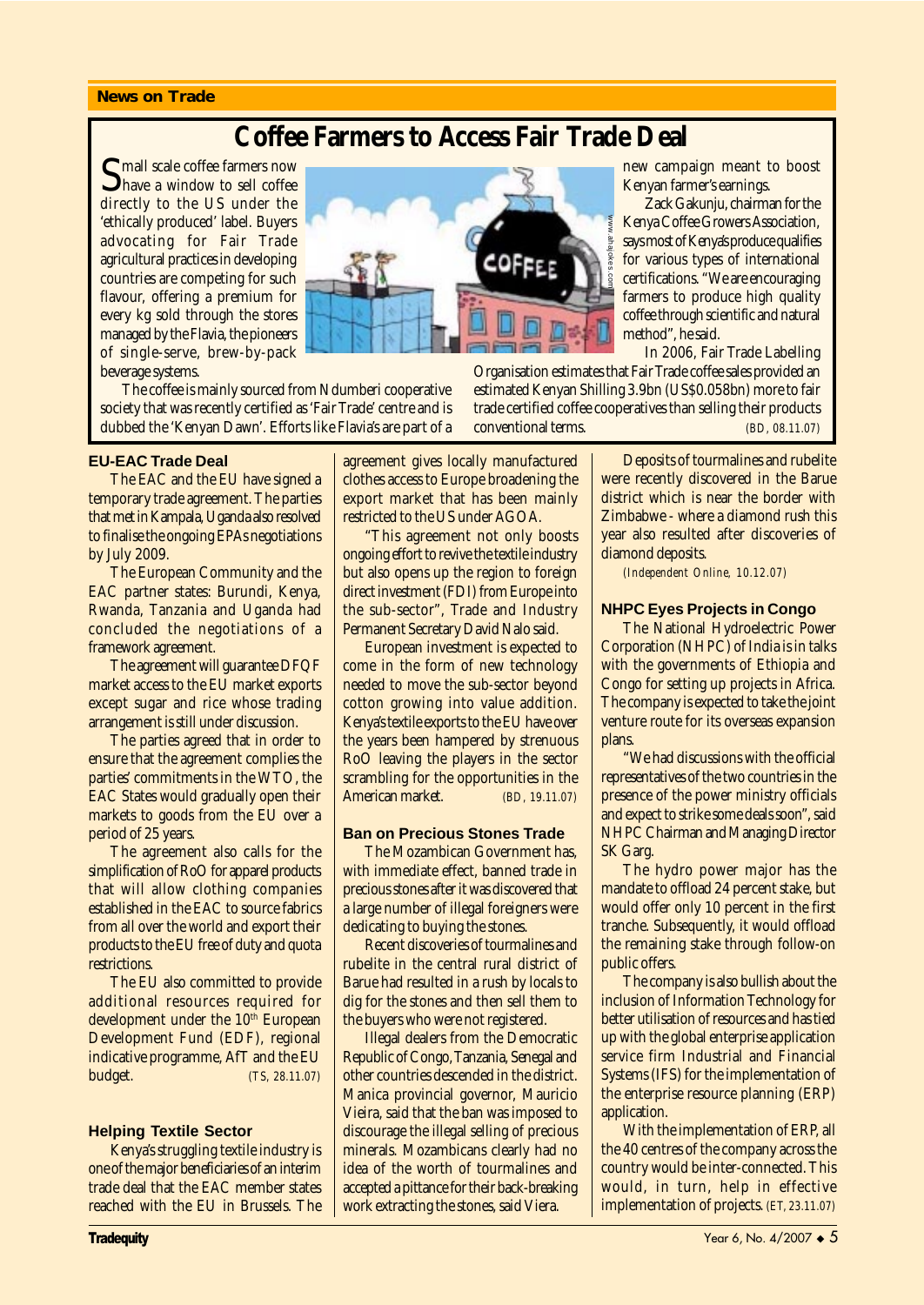#### **Environment/Consumer Issues**

#### **Stringent Standards**

Self regulation among Kenya's horticultural, producers and exporters has maintained an emphatic run in key markets abroad despite stringent standards imposed by importing countries. Over the past few years, there have been fears that the country could be locked out of some key export market tightening safety requirements driven by global trends on food safety and quality assurances schemes.

But determined to keep their competitiveness, players have moved to adopt practices such as Kenya Good Agricultural Practices (Kenya-Gap) protocol to counter the threats. The impact of these counter-measures have greatly worked out for the industry with the latest survey report by the Food and Agriculture Organisation (FAO) now enabling the local horticultural industry as a global illustration on how standards can be used to ward off competition in key market destinations.

The UN agency said that through investments in high-care processing facilities, private laboratories, and full supply chain traceability, improved sanitation, storage system and Hazard Analysis and Critical Control Point measures, the leading firms in Kenya's fresh produce industry have focused their attention and resources on premium quality market and reaped benefit.

Previously, exports were checked for standards locally and later re-examined in Europe. A step to harmonise the inspection procedure has, however, improved fortunes for Kenyan exports in that their produce is only inspected once by Kenya Plant Health Inspection Services and a binding certificate, application even in Europe, issued to them**.** *(BD, 23.11.07)*

#### **Raised Plastic Tax**

Garbage collectors have started hiking service charges in response to the 120 percent excise duty on plastics which came into effect with the enactment of the Finance Bill in October 2007. The companies say they are passing on the increased cost of plastic disposal bags to consumers as they try to find alternatives.

Compulsory licensing by the National Environment Management Authority that took effect on July 01, 2007 was mentioned as cause as well. The companies have opted to encourage its customers to use drums and small containers instead of plastic bags whose price has increased from Kenyan Shilling 5 to Kenyan Shilling 18 where many are unhappy about having to use drums instead of bags.

While the excise duty is a headache for small garbage collectors, many may go out of business once a Kenyan Shilling 3bn tender for garbage collection in Nairobi is awarded in 2008. Once this happens all local waste management

## **New AIDS Strategy for Africa**

The World Bank overtaken as the largest funder of global HIV/Aids programmes is<br>now focusing on easing the economic damage inflicted by the syndrome in Africa<br>and finding summer focusing its ground thermal between the summ and finding ways of controlling its spread through better prevention, care and treatment.

Global funding for HIV/AIDS reached US\$9bn in 2007 compared to US\$1.6bn available in 2001.

The World Bank's Vice President for Africa, Obiageli Ezekwesili, said a new five-year action plan for fighting the HIV/ AIDS pandemic in Africa sought to ratchet up the Bank's role as an adviser to governments and its power to bring together donors to ensure AIDS funding is properly used.

According to the latest UN figures, the global prevalence of HIV/AIDS has levelled off, in



part due to effective HIV programmes. Still, in 2007, there are 33.2 million people living with HIV, 2.5 million people became newly infected and 2.1million people died properly used.<br>
According to the latest UN<br>
figures, the global prevalence of<br>
HIV/AIDS has levelled off, in<br>
part due to effective HIV programmes. Still, in 2007, there are 33.2 million people<br>
living with HIV, 2.5 millio

companies will cease to operate and will only be contracted by the company that wins the tender to collect garbage after they buy world class collection vehicles*. (BD, 08.11.07)*

#### **Ethiopia's Malaria Initiative**

Ethiopia became a focus country for the historic US\$1.2bn, five-year US effort to fight malaria across Africa. President's Malaria Initiative (PMI), a joint effort to fight the disease was launched on November 30, 2007.

The PMI will significantly increase resources to Ethiopia, providing the most advanced and effective prevention and treatment interventions available. This year's funding of US\$20mn will be spent primarily in the Oromiya Region, which suffers most from the country's malaria burden.

The PMI is an interagency initiative led by USAID, with the US Department of Health and Human Services (HHS) and the Centers for Disease Control and Prevention (CDC) as key partners.

The goal of the PMI is to assist national malaria control programmes to cut malaria-related deaths by 50 percent in the 15 focus countries in Africa by supporting a comprehensive malaria control effort led by national malaria control programmes.

Malaria is the largest cause of disease morbidity and mortality in Ethiopia, with more than 2 million clinical cases and 70,000 deaths per year.

*(Africa News, 05.12.07)*

#### **Africa in Climate Fight**

Africa is the "forgotten continent" in the fight against climate change and needs help to cope with projected water shortages and declining crop yields.

The damage projected for Africa by the UN climate panel would justify tougher world action to slow global warming even without considering likely disruptions to other parts of the planet.

Yvo de Boer, head of the Bonn-based UN Climate Change Secretariat noted that big developing countries, such as China and India, had won far more funds than Africa from rich nations to help cut greenhouse gases.

Africa has won relatively little aid to help it adapt to ever more drought, desertification, changing ranges for diseases and rising seas. *(Reuters, 18.11.07)*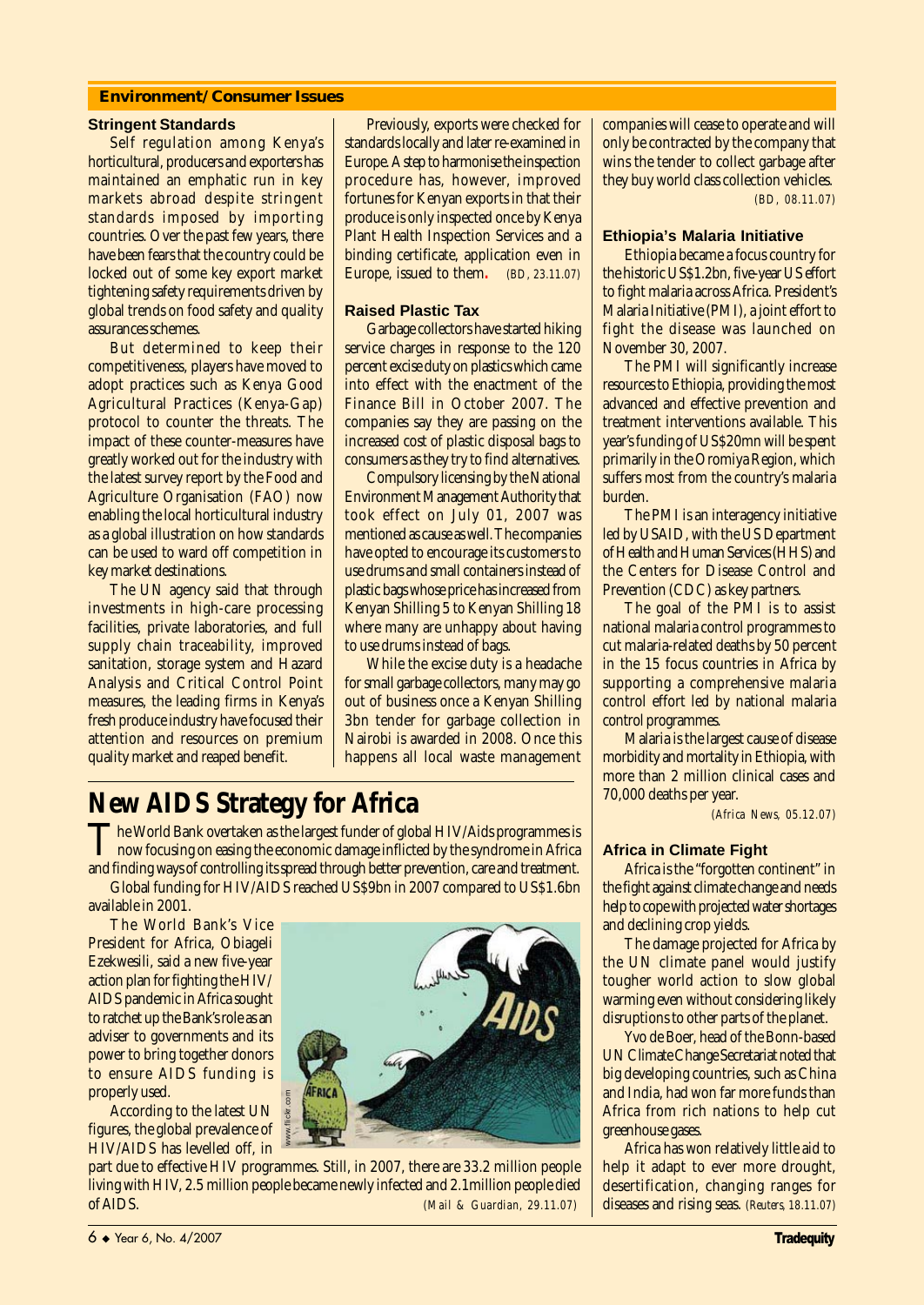#### **Events Report**

### **Addressing Capacity Building needs on Competition Policy in Eastern and Southern Africa**

CUTS has been implementing a two-year project entitled, 'Capacity Building on Competition Policy in Select Countries of Eastern and Southern Africa' codenamed 7Up3 Project in seven countries: Botswana, Ethiopia, Malawi, Mauritius, Mozambique, Namibia and Uganda, with support from the Norwegian Agency for Development Cooperation (NORAD), Norway and the Department for International Development (DFID), United Kingdom.

One of the main aim of the 7Up3 project is to develop the capacity of national stakeholders including the policy makers, regulators, civil society organisations, academicians and the media in each of the project countries through a participatory process to understand and appreciate prevailing competition concerns from the national, regional and international perspectives, and enable them to respond appropriately.

The national markets in eastern and southern Africa are integrating through three regional bodies, viz., Common Market foe Eastern and Southern Africa (COMESA), Southern African Development Community (SADC) and East African Community (EAC) with considerable geographical overlap. Though some countries of the region have framed competition legislations, there has been little or no progress when it comes to implementation of the legislation. Therefore, the need for developing the capacity of the stakeholders of the countries in the region was felt, especially in the wake of the privatisation and globalisation climate prevailing there.

As a part of the 'Capacity Building' element of this project, national level training workshops on competition policy and law issues were held in the project countries.

The need for these national training workshops was felt over the period of implementation of the 7Up3 project, which revealed a dire need for raising the level of understanding not only of the government representatives, but also other



stakeholders (especially civil society and business organisations) to operationalise national competition regimes. Seven training workshops, one each in the project countries were organised. Five of the events were organised from July-September 2007, while the remaining two (Ethiopia & Uganda) were held in October 2007.

#### *In Ethiopia*

A three-day training workshop was organised by CUTS International and Aha Ethiopian Consumer Protection Association (AHaECoPA), Ethiopia, Addis Ababa and coordinated by CUTS Institute for Regulation and Competition (CIRC) on October 10-12, 2007.

Harka Haroye, Trade Practice Investigation Inquiry Commissioner stressed the role of consumer associations, and said that they play significant role in the protection of consumer welfare and promotion of competition culture. He added political will and civil society involvement are indisputably some of the preconditions for competition policy and law to be effective.

#### *In Uganda*

A similar training workshop was organised by CUTS and Consumer Education Trust (CONSENT), Uganda and coordinated by CUTS Institute for Regulation and Competition (CIRC), in Kampala, Uganda, on October 03-05, 2007.

Speaking at the opening, Kimera Henry Richard, CONSENT's Chief Executive said that while some people have different opinions on competition and fail to promote it, consumers continue to lose out irrespective of being the largest socio-economic group in any given economy.

> *For further details of the Training Workshops, visit the webpage: http://www.cuts-ccier.org/NTW/index.htm*

#### **Policy-making Process in Kenya**

The Centre and Friedrich Ebert Stiftung (FES), Kenya initiated a series of periodic Roundtable debates as a modern concept of dialoguing on pertinent issues touching on the Kenyan economy, be it internally or externally instigated.

The second Economic Roundtable Dialogue on "Policy-making Process in Kenya and Impact on National Development" took place in Nairobi, on November 08, 2007. The aim was to interrogate the process followed by Kenyan Government in coming up with national policies, taking due regard of the fact that it is through policies that governments pursue certain desired 'outcomes' to its people.

This debate was instigated by the current understanding that policies in Kenya are made haphazardly and there was need to develop an agreed method that is people-driven and that could deliver good outcomes while remaining politically insulated from interference by the changing governance regimes.

#### **Study on Trade in Services**

CUTS Africa Resource Centre (CUTS ARC), Nairobi, organised a national consultation workshop on 'Trade in Services' in Nairobi, on November 30, 2007. This workshop was based on the study done by Dr Mosses Sichei, an expert in trade in services. The topic of the study was 'Multi-country Study on Trade in Services and Domestic Regulation: Background Paper for Kenya'.

Two sectoral studies on health and Information and Communication Technology (ICT) were also presented in the workshop.